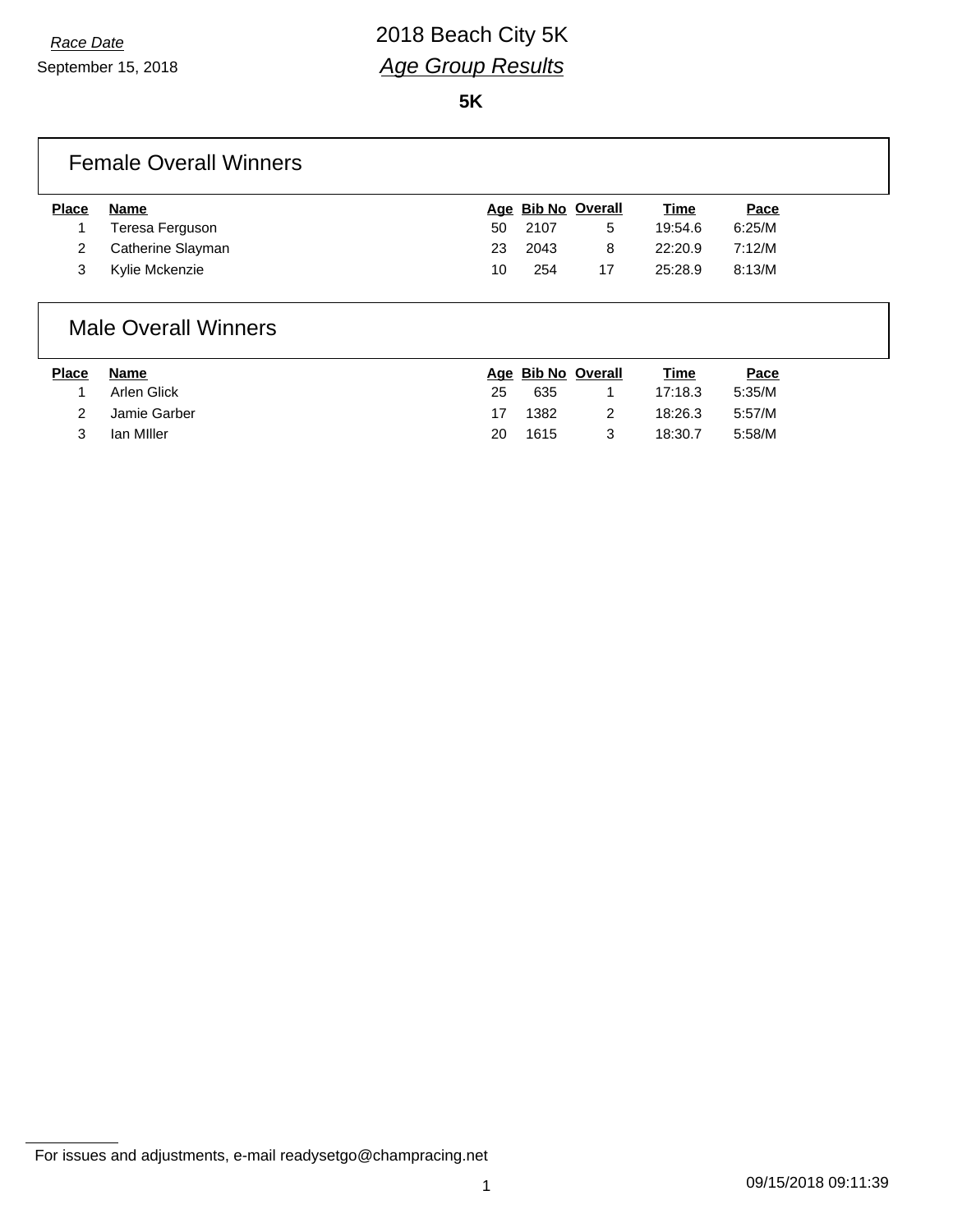September 15, 2018

# *Race Date* 2018 Beach City 5K *Age Group Results*

**5K**

|                | Female 9 and Under    |    |      |                    |             |         |  |
|----------------|-----------------------|----|------|--------------------|-------------|---------|--|
| <b>Place</b>   | <b>Name</b>           |    |      | Age Bib No Overall | <b>Time</b> | Pace    |  |
| 1              | Rylee Adams           | 9  | 116  | 23                 | 26:17.4     | 8:29/M  |  |
| $\overline{2}$ | Gabriella Richardson  | 8  | 2280 | 46                 | 36:51.9     | 11:53/M |  |
|                | Female 10 to 14       |    |      |                    |             |         |  |
| <b>Place</b>   | <b>Name</b>           |    |      | Age Bib No Overall | <b>Time</b> | Pace    |  |
| $\mathbf{1}$   | Brianna Richardson    | 11 | 2113 | 29                 | 27:06.8     | 8:45/M  |  |
| 2              | Lily Asken            | 10 | 1146 | 48                 | 37:12.7     | 12:00/M |  |
|                | Male 10 to 14         |    |      |                    |             |         |  |
| <b>Place</b>   | <b>Name</b>           |    |      | Age Bib No Overall | <b>Time</b> | Pace    |  |
| 1              | <b>Bradlee Keelen</b> | 10 | 2300 | 38                 | 29:50.6     | 9:37/M  |  |
|                | Female 19 to 24       |    |      |                    |             |         |  |
| <b>Place</b>   | <b>Name</b>           |    |      | Age Bib No Overall | Time        | Pace    |  |
| 1              | Alexia Kloha          | 20 | 2149 | 44                 | 34:05.2     | 11:00/M |  |
| 2              | Kassandra Skelly      | 21 | 2019 | 52                 | 38:27.9     | 12:24/M |  |
|                | Female 25 to 29       |    |      |                    |             |         |  |
| <b>Place</b>   | <b>Name</b>           |    |      | Age Bib No Overall | <b>Time</b> | Pace    |  |
| 1              | Courtney Thomas       | 28 | 2069 | 53                 | 39:12.5     | 12:39/M |  |
|                | Male 25 to 29         |    |      |                    |             |         |  |
| <b>Place</b>   | <b>Name</b>           |    |      | Age Bib No Overall | <b>Time</b> | Pace    |  |
| $\mathbf{1}$   | Joshua Daniels        | 27 | 1442 | 54                 | 39:12.6     | 12:39/M |  |
|                | Female 30 to 34       |    |      |                    |             |         |  |
| <b>Place</b>   | <b>Name</b>           |    |      | Age Bib No Overall | <b>Time</b> | Pace    |  |
| $\mathbf{1}$   | Natasha Joyce         | 34 | 1663 | 21                 | 26:07.0     | 8:25/M  |  |
| $\overline{2}$ | Richelle Richardson   | 33 | 256  | 24                 | 26:37.1     | 8:35/M  |  |
| $\mathbf{3}$   | Kaylee Large          | 30 | 613  | 36                 | 28:44.1     | 9:16/M  |  |
| 4              | Danielle Adams        | 33 | 1340 | 42                 | 32:28.1     | 10:28/M |  |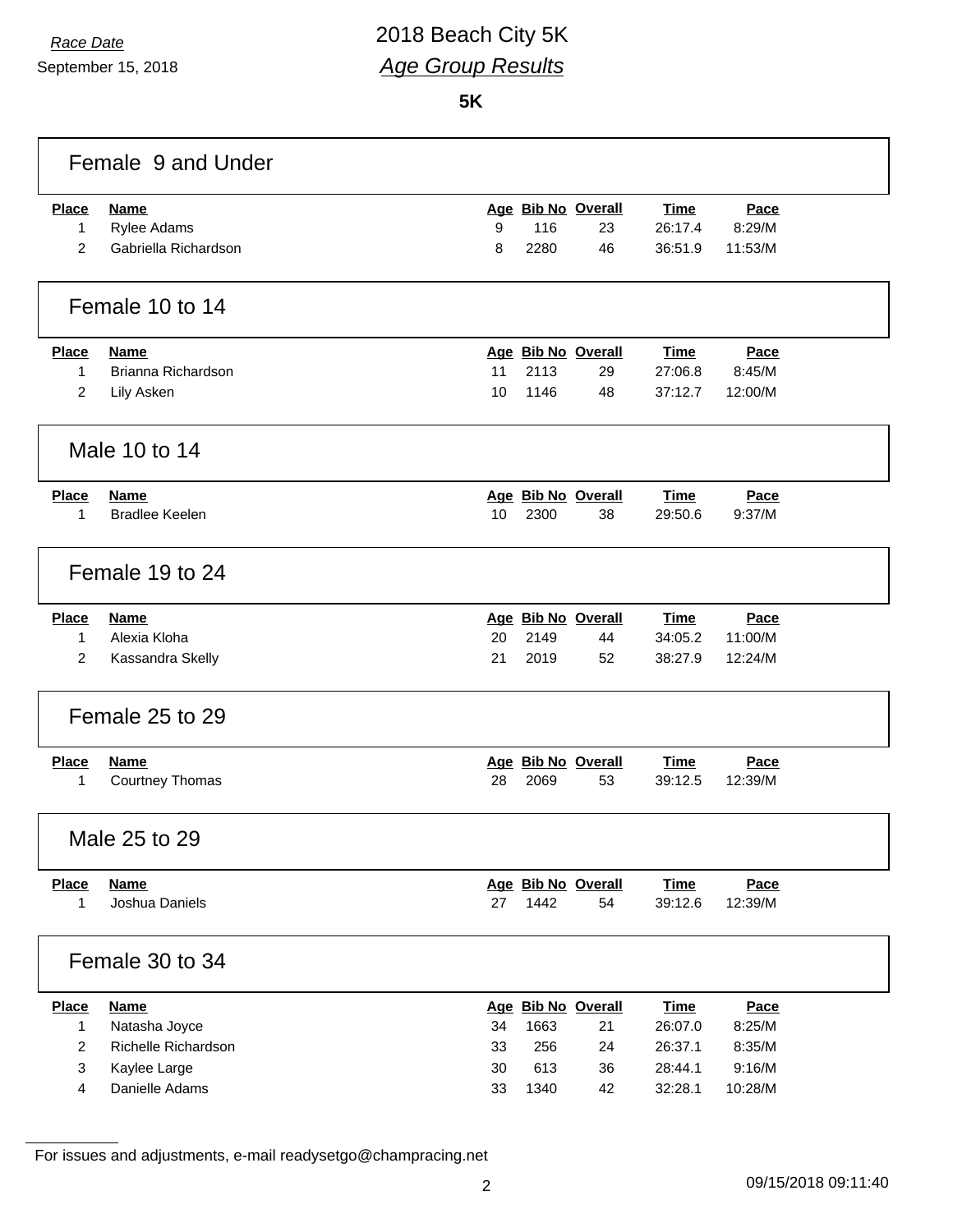September 15, 2018

# *Race Date* 2018 Beach City 5K *Age Group Results*

**5K**

|                | Male 30 to 34        |    |      |                    |             |         |
|----------------|----------------------|----|------|--------------------|-------------|---------|
| <b>Place</b>   | <b>Name</b>          |    |      | Age Bib No Overall | <b>Time</b> | Pace    |
| 1              | Chris Richardson     | 34 | 216  | 40                 | 30:28.3     | 9:50/M  |
| 2              | Sean Riley           | 31 | 1459 | 45                 | 34:50.6     | 11:14/M |
|                | Female 35 to 39      |    |      |                    |             |         |
| <b>Place</b>   | <b>Name</b>          |    |      | Age Bib No Overall | <b>Time</b> | Pace    |
| $\mathbf{1}$   | Nikole Kucharik      | 36 | 697  | 22                 | 26:15.3     | 8:28/M  |
| 2              | <b>Candis Palmer</b> | 39 | 1863 | 32                 | 27:50.9     | 8:59/M  |
| 3              | <b>Stacy Carey</b>   | 36 | 199  | 51                 | 37:27.5     | 12:05/M |
|                | Male 35 to 39        |    |      |                    |             |         |
| <b>Place</b>   | <b>Name</b>          |    |      | Age Bib No Overall | <b>Time</b> | Pace    |
| 1              | <b>Carl Randles</b>  | 38 | 2171 | 13                 | 24:05.6     | 7:46/M  |
| 2              | Scott Angelo         | 35 | 1090 | 25                 | 26:43.1     | 8:37/M  |
|                | Male 40 to 44        |    |      |                    |             |         |
| <b>Place</b>   | <b>Name</b>          |    |      | Age Bib No Overall | <b>Time</b> | Pace    |
| 1              | Chad Burcaw          | 44 | 2294 | 10                 | 23:32.8     | 7:35/M  |
| 2              | <b>Marvin Garber</b> | 41 | 2292 | 18                 | 25:42.8     | 8:17/M  |
| 3              | <b>Kirk Askren</b>   | 44 | 1392 | 49                 | 37:13.0     | 12:00/M |
| 4              | Wayne Steed          | 40 | 661  | 56                 | 46:00.8     | 14:50/M |
|                | Male 45 to 49        |    |      |                    |             |         |
| <b>Place</b>   | <b>Name</b>          |    |      | Age Bib No Overall | <b>Time</b> | Pace    |
| 1              | Joe Lunsford         | 45 | 365  | 9                  | 22:37.3     | 7:18/M  |
| 2              | <b>Tim Miller</b>    | 47 | 167  | 14                 | 24:18.2     | 7:50/M  |
|                | Female 50 to 54      |    |      |                    |             |         |
| <b>Place</b>   | <b>Name</b>          |    |      | Age Bib No Overall | <b>Time</b> | Pace    |
| 1              | Lori Fritz           | 52 | 1590 | 26                 | 27:01.3     | 8:43/M  |
| $\overline{c}$ | Joyce Romar          | 54 | 1899 | 47                 | 37:04.3     | 11:57/M |
| 3              | Patricia Murray      | 54 | 130  | 60                 | 51:51.7     | 16:44/M |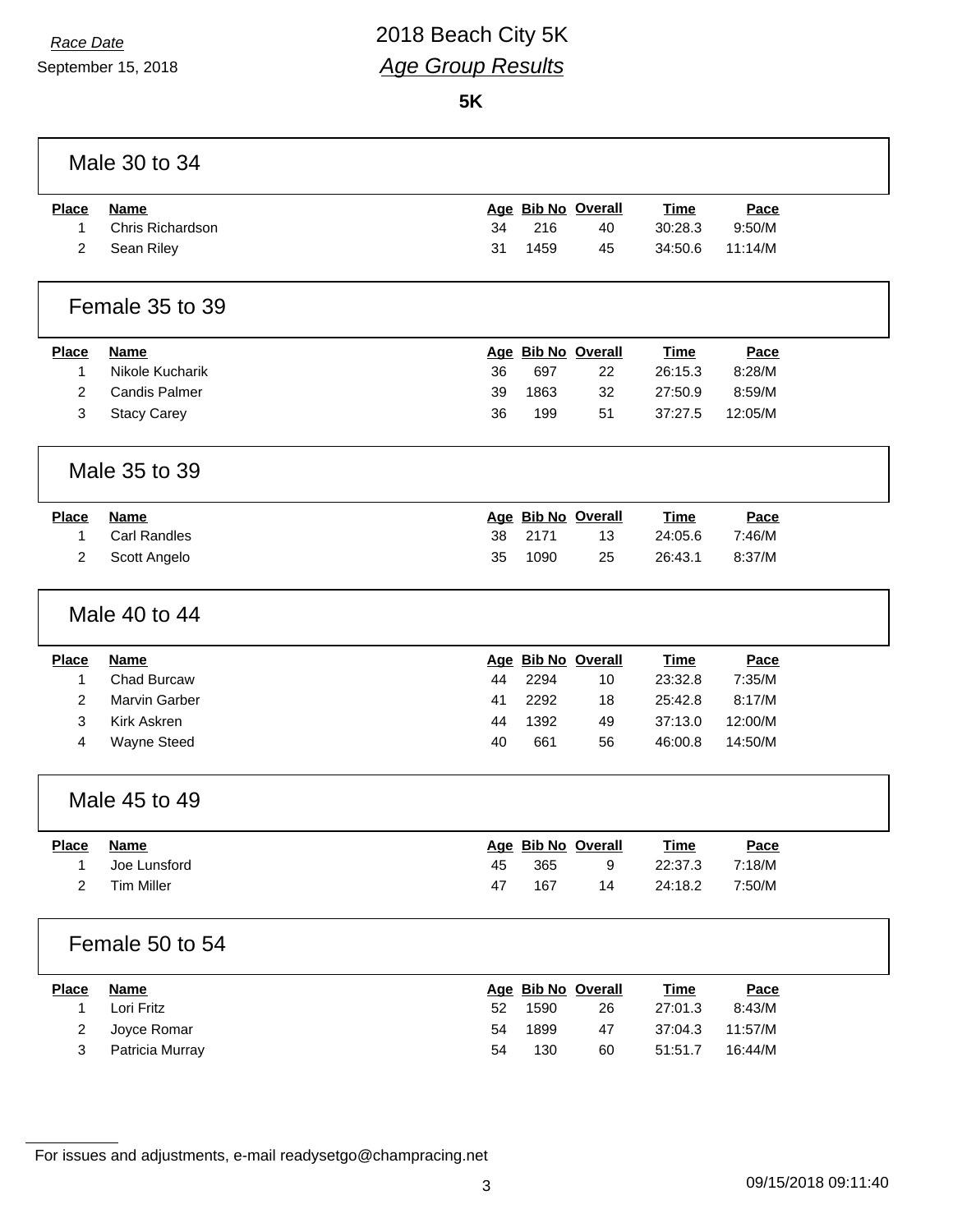# *Race Date* 2018 Beach City 5K *Age Group Results*

**5K**

| Male 50 to 54 |  |  |
|---------------|--|--|
|               |  |  |

| Place | Name          |    |         | Age Bib No Overall | Time    | Pace   |
|-------|---------------|----|---------|--------------------|---------|--------|
|       | Tony Howman   |    | 53 2115 |                    | 21:10.8 | 6:50/M |
|       | Erik Nelson   | 52 | 1860    | -12                | 23:56.0 | 7:43/M |
|       | Chuck Harland | 54 | 2106    | -37                | 29:01.3 | 9:22/M |

#### Female 55 to 59

| Place | Name                |     |      | Age Bib No Overall | Time    | <u>Pace</u> |
|-------|---------------------|-----|------|--------------------|---------|-------------|
|       | Carol Murphy        | 56. | 1825 | 35                 | 28:37.0 | 9:14/M      |
|       | 2 Christine Milburn | 57  | 1806 | 50                 | 37:19.0 | 12:02/M     |
| 3     | Kathy Lesnak        | 57  | 1748 | 61                 | 52:20.9 | 16:53/M     |

## Male 55 to 59

| <b>Place</b> | Name                |    | Age Bib No Overall |    | Time    | Pace   |
|--------------|---------------------|----|--------------------|----|---------|--------|
|              | Jeff Gantz          | 59 | 1630               | 4  | 18:42.6 | 6:02/M |
| 2            | John Francis        | 56 | 1467               | 6  | 20:58.4 | 6:46/M |
| 3            | <b>Rick Slayman</b> | 55 | 2064               | 20 | 25:52.2 | 8:21/M |
| 4            | John Milburn        | 57 | 1755               | 28 | 27:06.6 | 8:45/M |
| 5            | Mike Diamond        | 59 | 1456               | 33 | 27:57.1 | 9:01/M |
| 6            | Mark Kulick         | 58 | 1708               | 34 | 28:25.3 | 9:10/M |

### Female 60 to 64

| <u>Place</u> | Name         |    | Age Bib No Overall |    | <b>Time</b> | <u>Pace</u> |
|--------------|--------------|----|--------------------|----|-------------|-------------|
|              | Mary Randles | 62 | 1886               | 58 | 46:23.0     | 14:58/M     |

### Male 60 to 64

| Name           |                 |      |    | <b>Time</b>        | Pace    |
|----------------|-----------------|------|----|--------------------|---------|
| Jim Wilhelm    | 62              | 200  | 16 | 25:21.5            | 8:11/M  |
| Michael Murphy | 63              | 1815 | 31 | 27:37.9            | 8:55/M  |
| Mick LaRue     | 63              | 1743 | 41 | 32:01.0            | 10:20/M |
|                |                 |      |    |                    |         |
|                |                 |      |    |                    |         |
|                | Female 65 to 69 |      |    | Age Bib No Overall |         |

| Place | Name           |    | Age Bib No Overall |    | <u>Time</u> | Pace    |  |
|-------|----------------|----|--------------------|----|-------------|---------|--|
|       | Becky Soehnlen | 66 | 2068               | 55 | 39:44.0     | 12:49/M |  |